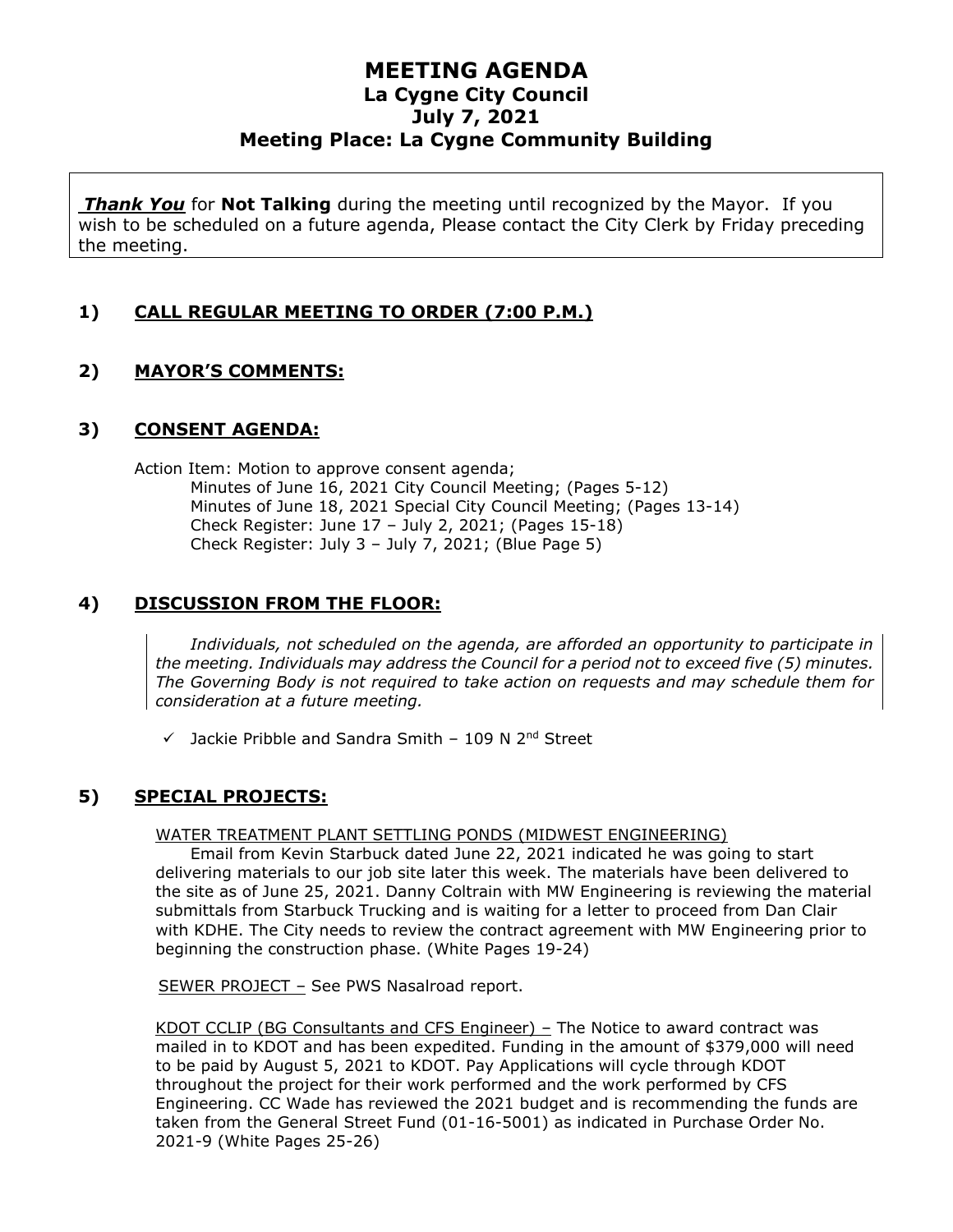#### **5) SPECIAL PROJECTS CONTINUED:**

New Fire Station and/or Public Safety Building. Rick Zingre with Zingre and Associates submitted a drawing for a Public Safety building. (White Pages 27)

### **6) REPORTS OF CITY OFFICERS:**

- $\checkmark$  City Attorney Burton Harding –
- $\checkmark$  Police Chief & Codes Officer Tina Fenoughty (Blue Pages 6-7)
- $\checkmark$  Codes Officer City Council needs to appoint an interim Codes officer during the time while Allison Fox is attending full-time Police academy.
- $\checkmark$  Public Works Department Dan Nasalroad (At the table)
- $\checkmark$  Fire Chief Dan Nasalroad (At the table)
- $\checkmark$  City Clerk Jodi Wade (Blue Page 8)
- $\checkmark$  Treasurer Connie Gore (Blue Page 9)

# **7) REPORTS OF COUNCIL COMMITTEES:**

- a] Water & Gas---------------------------------------Danny Curtis ------- Keith Stoker
- b] Street ---------------------------------------------James Thies ------- Jerome Mitzner ✓ (Postponed until Fall 2021) RFP for Stormwater Master Planning.
	- $\checkmark$  (In Committee review) La Cygne Library parking lot water pooling.
- c] Sewer----------------------------------------------James Thies ------- Thomas Capp
- d] Park------------------------------------------------Danny Curtis ------- Thomas Capp
	- $\checkmark$  Resignation letter from Linda Elder.
	- $\checkmark$  Workshop with City Council, Lincoln Towhship and Park Board. Review draft By-laws, discuss operation of the La Cygne Community Park.
- e] Cemetery------------------------------------------Danny Curtis ------- Thomas Capp  $\checkmark$  Draft Ordinance for Chapter XI. Public Property, Article 1. Cemetery regulations
- f] Public Safety---------------------------------------Jerome Mitzner------ Keith Stoker
- g] Community Building------------------------------ Danny Curtis --------James Thies
- h] Employee Relations & Training-------------------Keith Stoker ------ Jerome Mitzner
	- ✓ (Postponed until Spring 2021) Ethics/Public Service Training.

### **8) SPECIAL COMMITTEE REPORTS:**

- a] Emergency Management None
- b] Swanfest Committee None
- c] Planning & Zoning June 10, 2021 Unapproved meeting minutes (White Pages 28-30)
- d] La Cygne Community Park Board None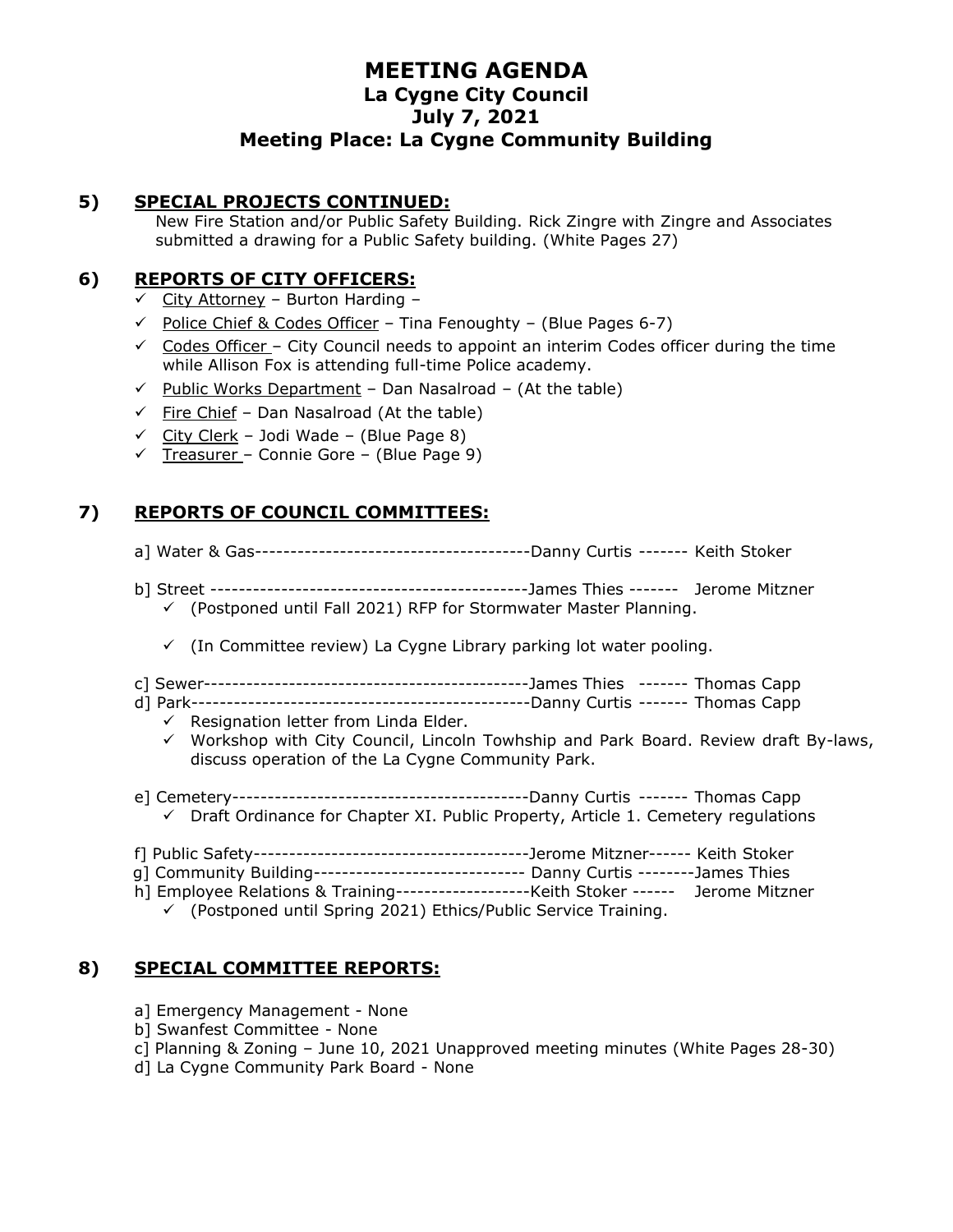#### **9) UNFINISHED BUSINESS:**

a] Ordinance No. \_\_\_ annexing land to the City of La Cygne, Kansas **(Tabled until July 21, 2021 meeting)**

b] Resolution No. 02-17 regarding maintenance of streets within the Linn County Industrial Park, La Cygne, Kansas. **(Tabled until July 21, 2021 meeting)**

c] Water Conservation plan review. (**Tabled until Summer 2021)**

#### **10) NEW BUSINESS**

- a] Ordinance No. \_\_\_\_ amending section 4-405 by adding (f) and replacing section 4-413 of Chapter IV, Article 4, of the code of the City of La Cygne, Kansas. (White Pages 31)
- b] Resolution No. \_\_\_ enabling fees established by the city and referenced within the code of the City of La Cygne, Kansas. (At the table)
- c] Purchase Order No. 2021-10: Would the Council want to endure the cost to proceed with a determination of descent in order to create a quit claim deed for the lot located at 602 N. 5 th Street. Cost incurred would be up to \$1,000. (White Page 32)
- d] Purchase Order No. 2021-11: Ebara Pump Model 100DLMKFU6152 11.3trim 650 GPM @ 75 TDH to replace the pump in the Industrial Park lift station for \$13,240. Freight not included. (White Page 33-34)
- e] US Dept of Treasury Coronavirus Local Fiscal Recovery Fund Award terms and conditions. Council needs to establish the Authorized Representative and the contact person (should be different) to sign the terms and conditions. (White Pages 35-39)
- f] Assurances of Compliance with Title VI of the Civil Rights Act of 1964. Authorized Official needs to sign as part of the Local Fiscal Recovery Fund administrative paperwork. (White Pages 40-42)
- g] Notice to the Linn County Clerk with intent to exceed the revenue neutral rate. (White Page 43)
- h] Referral letter for 210 S. 3<sup>rd</sup> Street, La Cygne, KS for an application for construction debris dumping assistance through Linn County. (At The Table)
- i] IBTS (Institute for Building Technology and Safety) Project proposal in the amount of \$28,580 plus expenses in order to revise the City of La Cygne Comprehensive Plan, Zoning Regulations and Subdivision regulations. (Blue Pages 10-13)